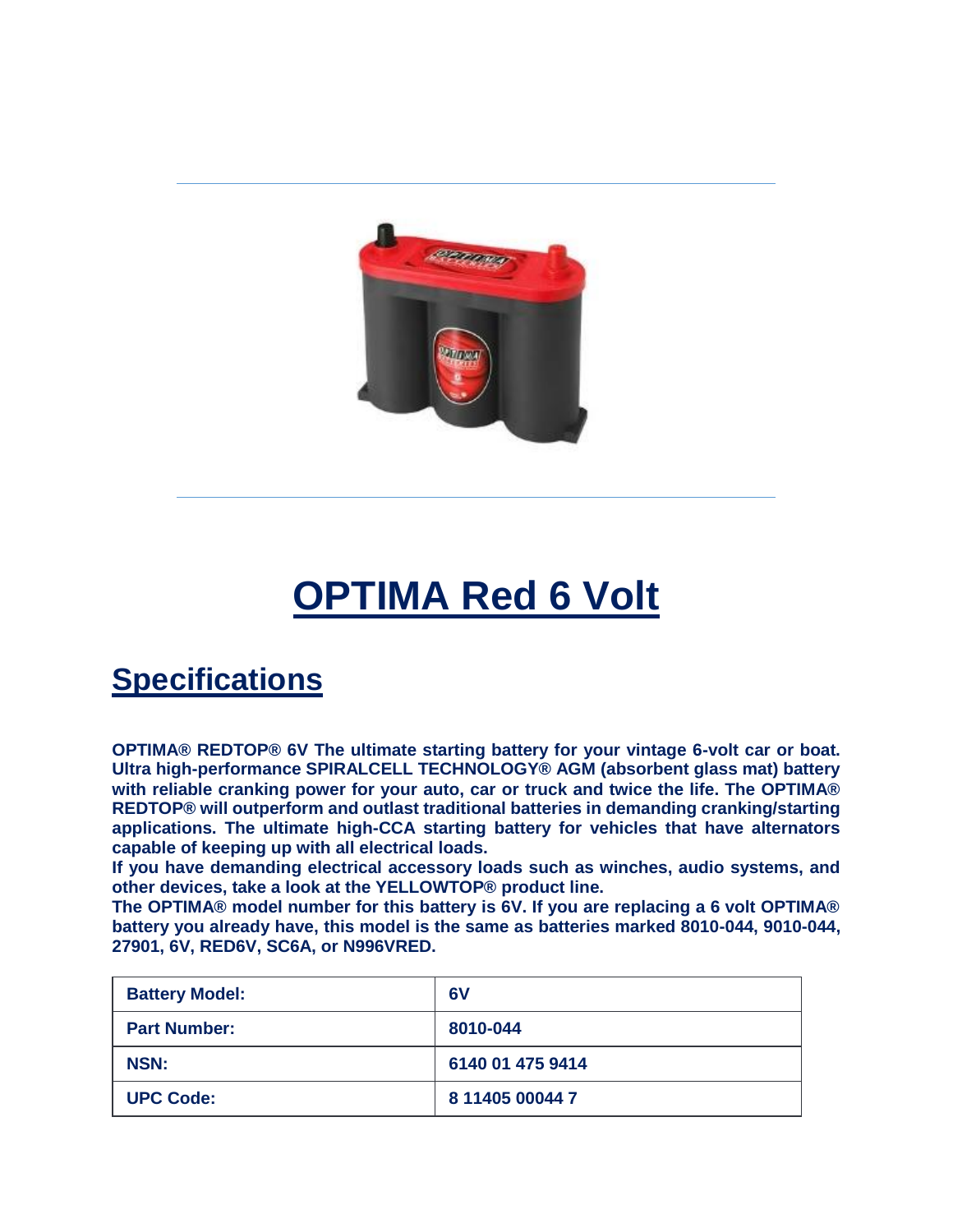| <b>Performance Data</b>                         |                                                                              |  |
|-------------------------------------------------|------------------------------------------------------------------------------|--|
| <b>Cold Cranking Amps:</b>                      | 800                                                                          |  |
| <b>Cranking Amps:</b>                           | 1000                                                                         |  |
| <b>Nominal Voltage:</b>                         | <b>6 volts</b>                                                               |  |
| <b>Open Circuit Voltage (fully</b><br>charged): | 6.4 volts                                                                    |  |
| <b>Internal Resistance (fully</b><br>charged):  | 0.0019 ohms                                                                  |  |
| <b>Capacity:</b>                                | 50 Ah (C/20)                                                                 |  |
| <b>Reserve Capacity:</b>                        | BCI: 100 minutes (25 amp discharge, 80°F (26.7°C),<br>to 10.5 volts cut-off) |  |

| <b>Physical Characteristics</b> |                                                                                                                 |  |
|---------------------------------|-----------------------------------------------------------------------------------------------------------------|--|
| <b>Plate</b><br>Design:         | High purity lead-tin alloy. Wound cell configuration utilizing<br>proprietary<br><b>SPIRALCELL TECHNOLOGY®.</b> |  |
| <b>Electrolyte:</b>             | Sulfuric acid, H <sub>2</sub> SO <sub>4</sub>                                                                   |  |
| Case:                           | <b>Polypropylene</b>                                                                                            |  |
| <b>Case Color:</b>              | <b>Dark Gray</b>                                                                                                |  |
| <b>Cover Color:</b>             | "OPTIMA" Red                                                                                                    |  |
| <b>Post Type:</b>               | <b>SAE Post</b>                                                                                                 |  |
| <b>Weight:</b>                  | $18.5$ lb                                                                                                       |  |
| Length:                         | 10.06 in                                                                                                        |  |
| Width:                          | $3.63$ in                                                                                                       |  |
| <b>Height:</b>                  | 8.13 in                                                                                                         |  |